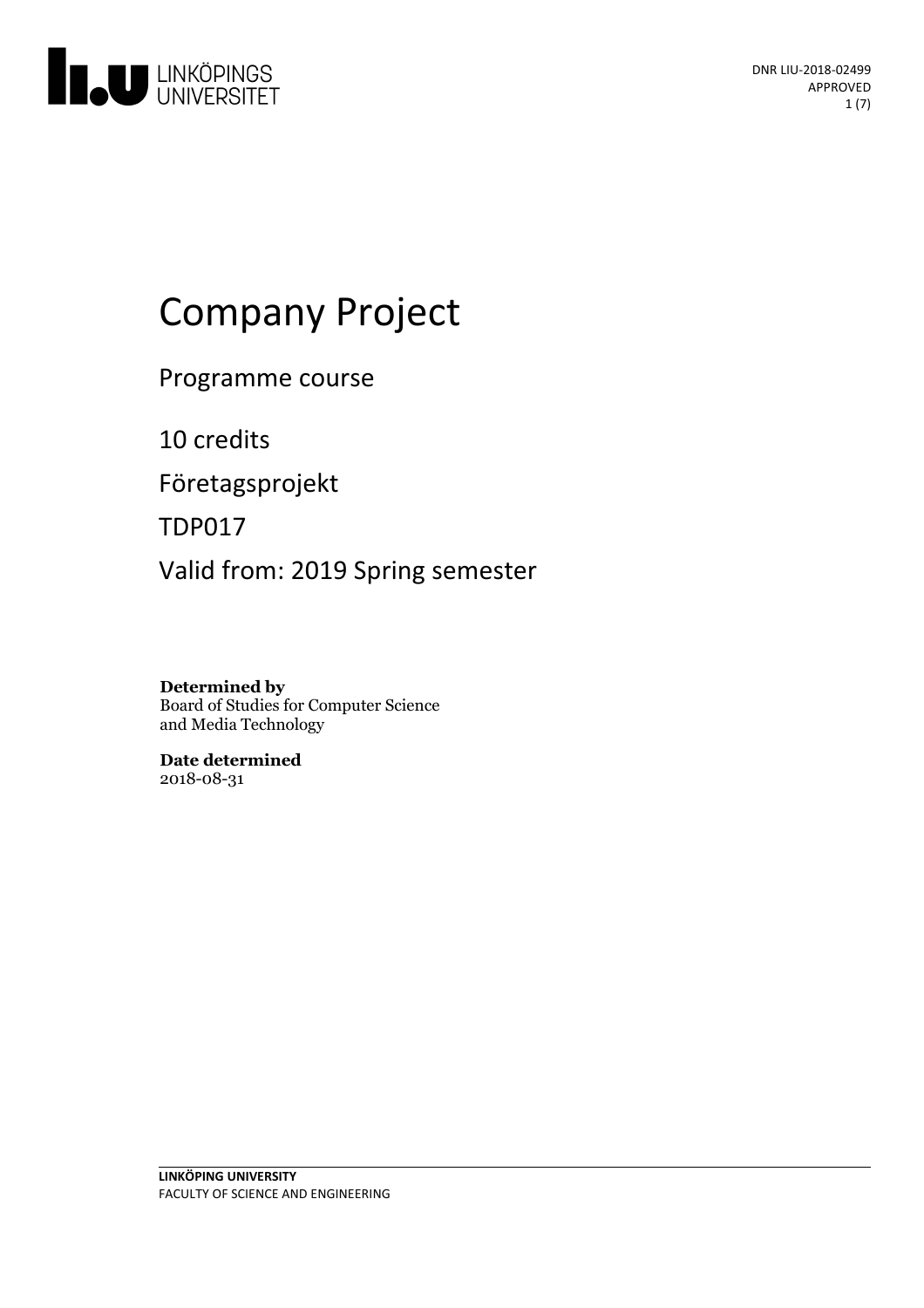# Main field of study

Programming

# Course level

First cycle

## Advancement level

 $G<sub>2</sub>X$ 

# Course offered for

Programming, Bachelor's Programme

### Entry requirements

Note: Admission requirements for non-programme students usually also include admission requirements for the programme and threshold requirements for progression within the programme, or corresponding.

# Teaching and working methods

The course runs over the entire autumn semester.

## Examination

PRA1 Project 10 credits U, 3, 4, 5

### Grades

Four-grade scale, LiU, U, 3, 4, 5

### Department

Institutionen för datavetenskap

### Director of Studies or equivalent Jalal Maleki

Examiner Rita Kovordanyi

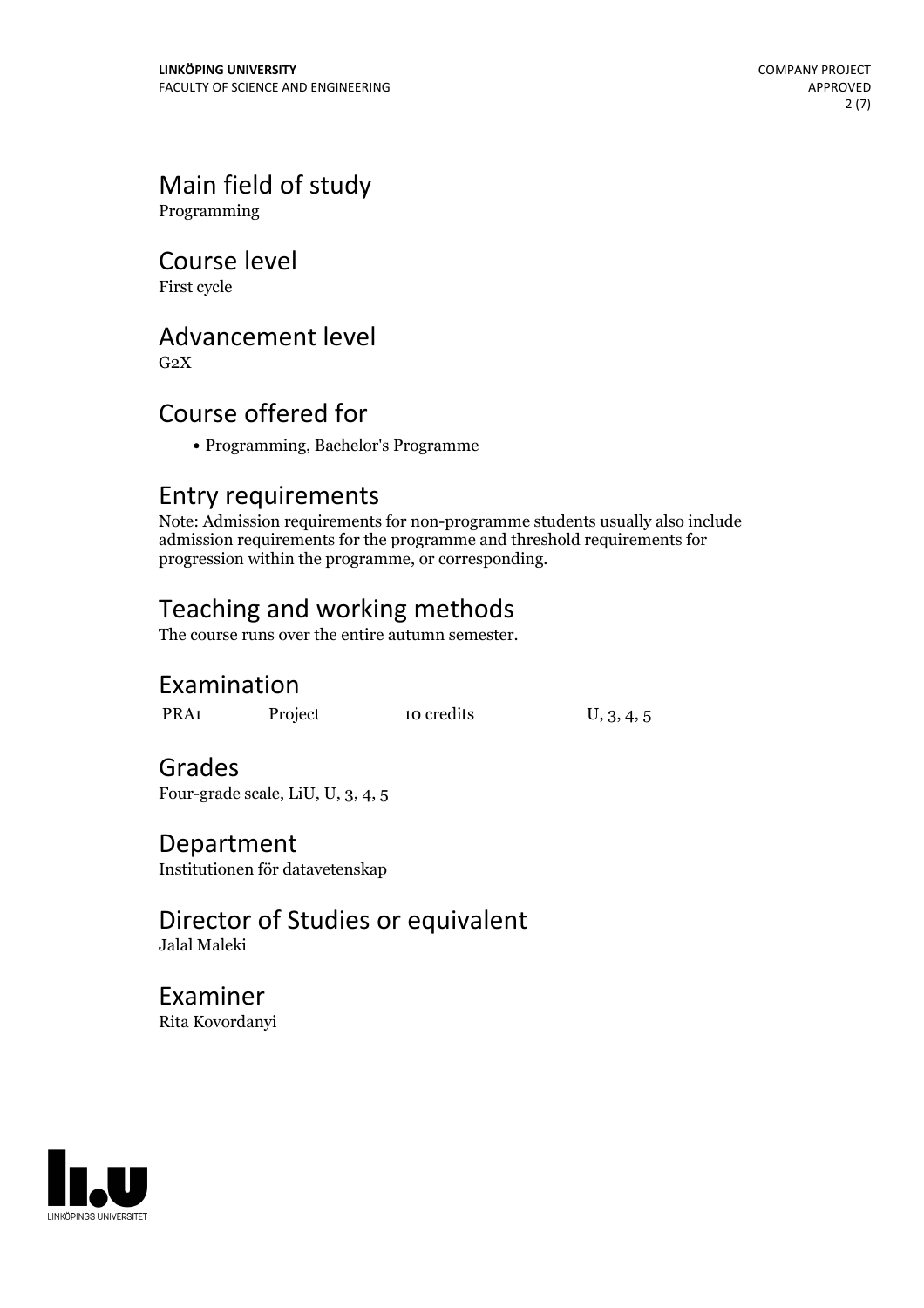# Course website and other links

# Education components

Preliminary scheduled hours: 80 h Recommended self-study hours: 187 h

# Course literature

**Books**

**Articles**

**Websites**

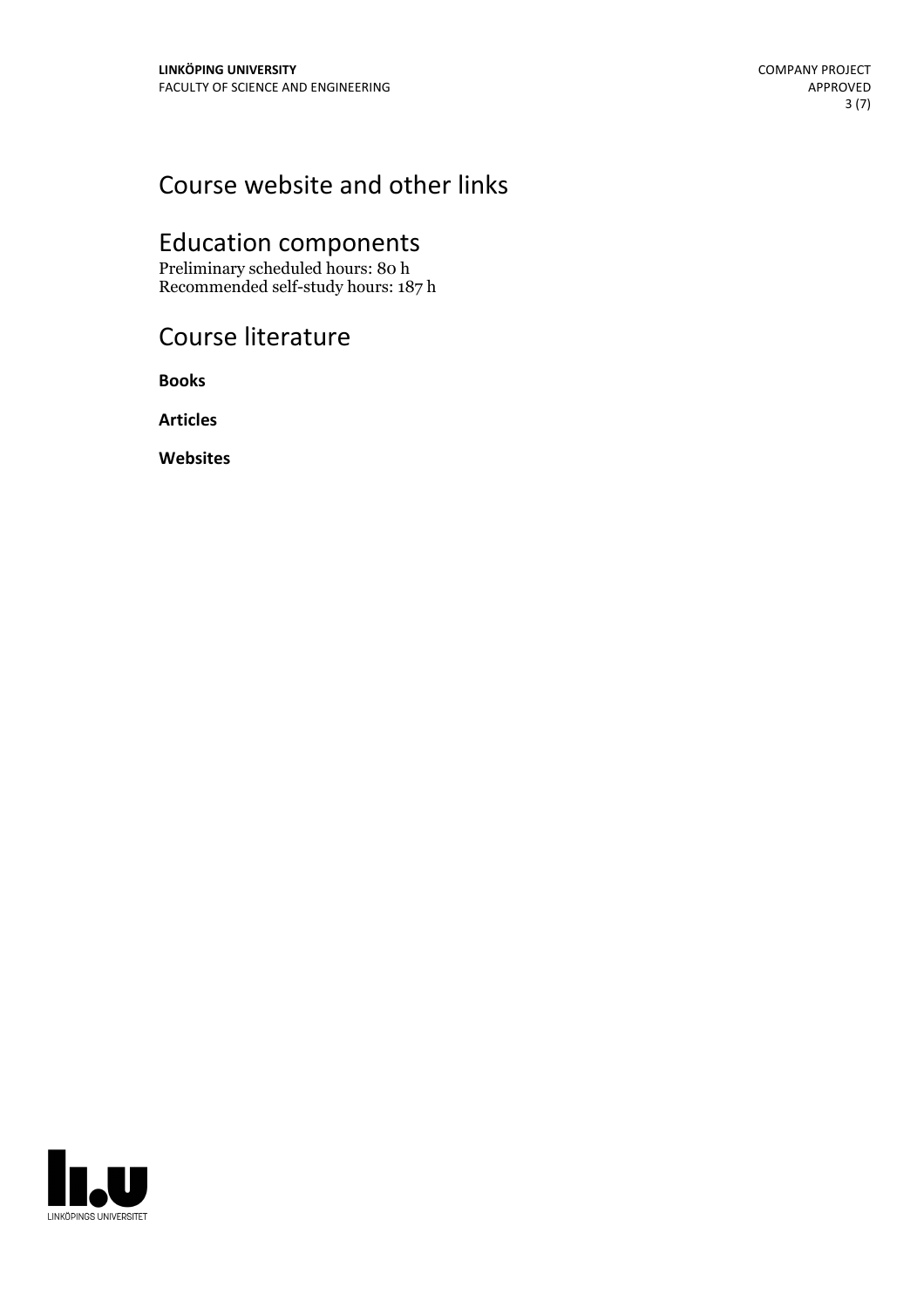# **Common rules**

### **Course syllabus**

A syllabus has been established for each course. The syllabus specifies the aim and contents of the course, and the prior knowledge that a student must have in order to be able to benefit from the course.

### **Timetabling**

Courses are timetabled after a decision has been made for this course concerning its assignment to a timetable module. A central timetable is not drawn up for courses with fewer than five participants. Most project courses do not have a central timetable.

### **Interrupting a course**

The vice-chancellor's decision concerning regulations for registration, deregistration and reporting results (Dnr LiU-2015-01241) states that interruptions in study are to be recorded in Ladok. Thus, all students who do not participate in a course for which they have registered must record the interruption, such that the registration on the course can be removed. Deregistration from <sup>a</sup> course is carried outusing <sup>a</sup> web-based form: www.lith.liu.se/for-studenter/kurskomplettering?l=sv.

### **Cancelled courses**

Courses with few participants (fewer than 10) may be cancelled or organised in a manner that differs from that stated in the course syllabus. The board of studies is to deliberate and decide whether a course is to be cancelled orchanged from the course syllabus.

### **Regulations relatingto examinations and examiners**

Details are given in a decision in the university's rule book: http://styrdokument.liu.se/Regelsamling/VisaBeslut/622678.

### **Forms of examination**

#### **Examination**

Written and oral examinations are held at least three times a year: once immediately after the end of the course, once in August, and once (usually) in one of the re-examination periods. Examinations held at other times are to follow a decision of the board of studies.

Principles for examination scheduling for courses that follow the study periods:

courses given in VT1 are examined for the first time in March, with re-

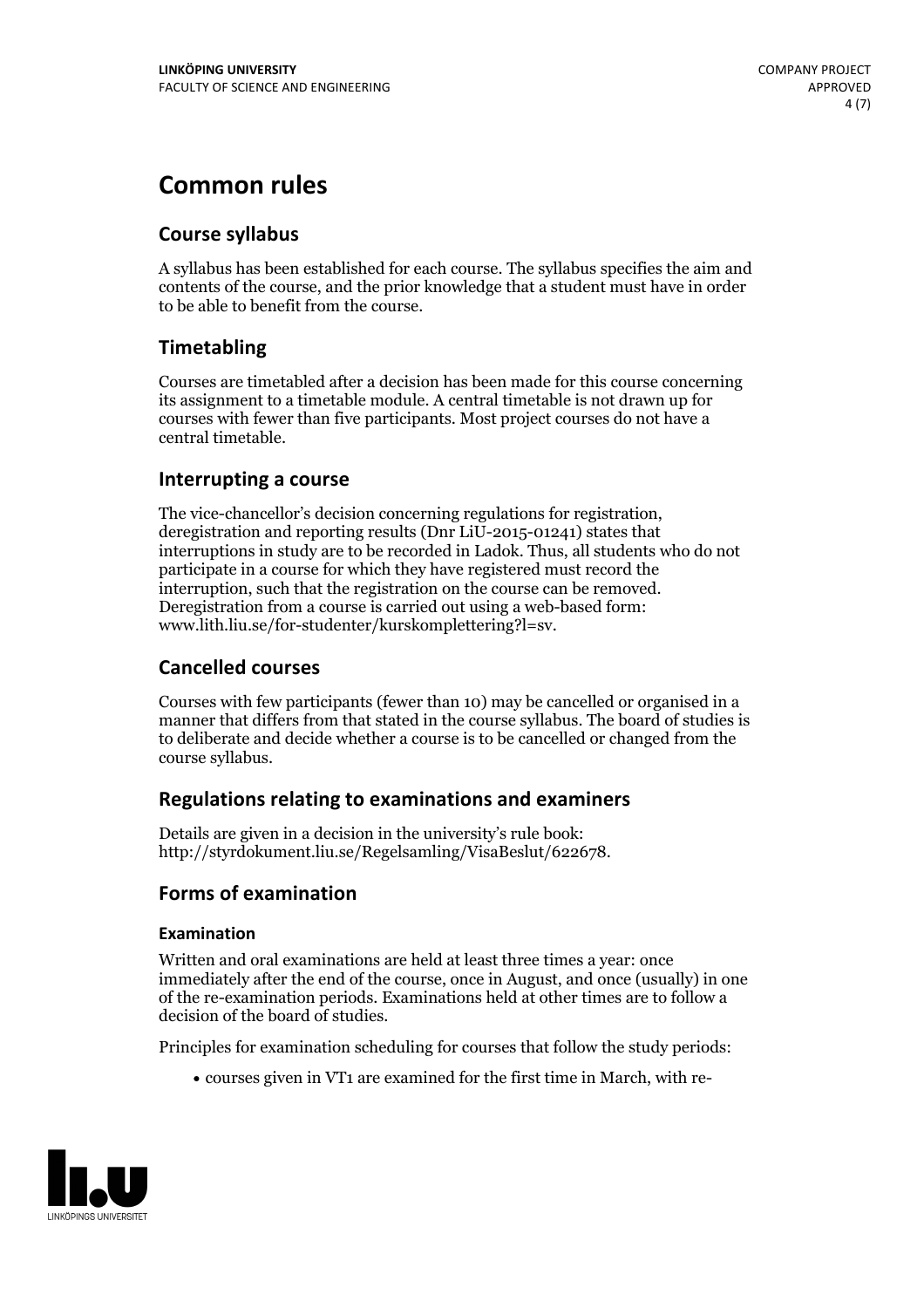examination in June and August

- courses given in VT2 are examined for the first time in May, with re-examination in August and October
- courses given in HT1 are examined for the first time in October, with re-examination in January and August
- courses given in HT2 are examined for the first time in January, with re-examination at Easter and in August.

The examination schedule is based on the structure of timetable modules, but there may be deviations from this, mainly in the case of courses that are studied and examined for several programmes and in lower grades (i.e. 1 and 2).

- Examinations for courses that the board of studies has decided are to be held in alternate years are held only three times during the year in which
- the course is given.<br>• Examinations for courses that are cancelled or rescheduled such that they are not given in one or several years are held three times during the year that immediately follows the course, with examination scheduling that corresponds to the scheduling that was in force before the course was cancelled or rescheduled.<br>• If teaching is no longer given for a course, three examination occurrences
- are held during the immediately subsequent year, while examinations are at the same time held for any replacement course that is given, or alternatively in association with other re-examination opportunities. Furthermore, an examination is held on one further occasion during the next subsequent year, unless the board of studies determines otherwise.<br>• If a course is given during several periods of the year (for programmes, or
- on different occasions for different programmes) the board orboards of studies determine together the scheduling and frequency of re-examination occasions.

#### **Registration for examination**

In order to take an examination, a student must register in advance at the Student Portal during the registration period, which opens 30 days before the date of the examination and closes 10 days before it. Candidates are informed of the location of the examination by email, four days in advance. Students who have not registered for an examination run the risk of being refused admittance to the examination, if space is not available.

Symbols used in the examination registration system:

- \*\* denotes that the examination is being given for the penultimate time.
- \* denotes that the examination is being given for the last time.

#### **Code of conduct for students during examinations**

Details are given in a decision in the university's rule book: http://styrdokument.liu.se/Regelsamling/VisaBeslut/622682.

#### **Retakes for higher grade**

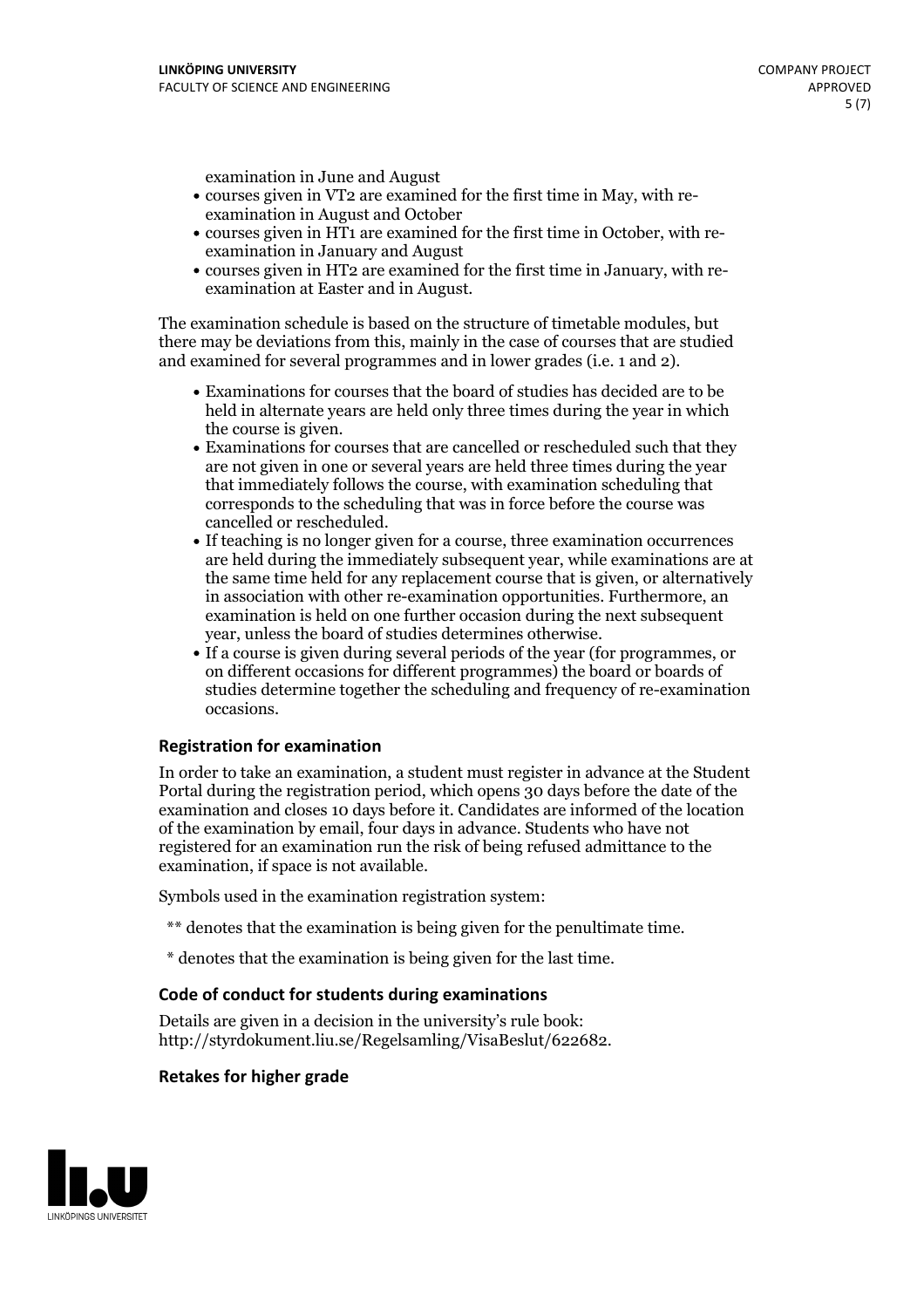Students at the Institute of Technology at LiU have the right to retake written examinations and computer-based examinations in an attempt to achieve a higher grade. This is valid for all examination components with code "TEN" and "DAT". The same right may not be exercised for other examination components, unless otherwise specified in the course syllabus.

#### **Retakes of other forms of examination**

Regulations concerning retakes of other forms of examination than written examinations and computer-based examinations are given in the LiU regulations for examinations and examiners, http://styrdokument.liu.se/Regelsamling/VisaBeslut/622678.

#### **Plagiarism**

For examinations that involve the writing of reports, in cases in which it can be assumed that the student has had access to other sources (such as during project work, writing essays, etc.), the material submitted must be prepared in accordance with principles for acceptable practice when referring to sources (references or quotations for which the source is specified) when the text, images, ideas, data, etc. of other people are used. It is also to be made clear whether the author has reused his or her own text, images, ideas, data, etc. from previous examinations.

A failure to specify such sources may be regarded as attempted deception during examination.

#### **Attempts to cheat**

In the event of <sup>a</sup> suspected attempt by <sup>a</sup> student to cheat during an examination, or when study performance is to be assessed as specified in Chapter <sup>10</sup> of the Higher Education Ordinance, the examiner is to report this to the disciplinary board of the university. Possible consequences for the student are suspension from study and a formal warning. More information is available at https://www.student.liu.se/studenttjanster/lagar-regler-rattigheter?l=sv.

#### **Grades**

The grades that are preferably to be used are Fail (U), Pass (3), Pass not without distinction  $(4)$  and Pass with distinction  $(5)$ . Courses under the auspices of the faculty board of the Faculty of Science and Engineering (Institute of Technology) are to be given special attention in this regard.

- 1. Grades U, 3, 4, 5 are to be awarded for courses that have written
- examinations. 2. Grades Fail (U) and Pass (G) may be awarded for courses with <sup>a</sup> large degree of practical components such as laboratory work, project work and group work.

#### **Examination components**

- 
- 1. Grades U, 3, 4, <sup>5</sup> are to be awarded for written examinations (TEN). 2. Grades Fail (U) and Pass (G) are to be used for undergraduate projects and other independent work.